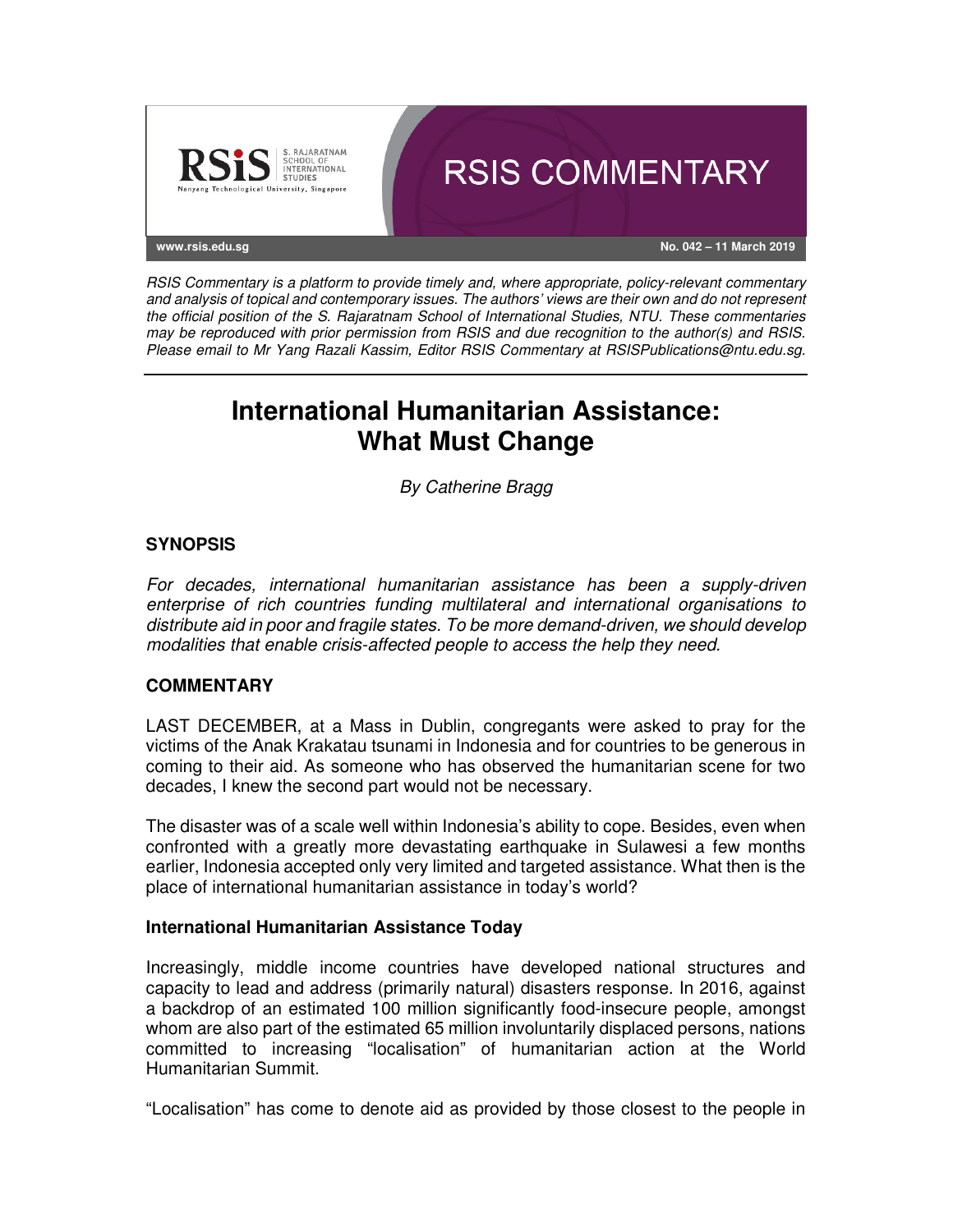need. Multilateral and international humanitarian organisations have translated it to mean engaging more local partners. Donors take it to mean shortening the funding pathway to the front line. Governments, especially in Asia and for natural disasters, prefer a model of "national lead-regional organisations back-up international support".

A recent major report by Active Learning Network for Accountability and Performance (ALNAP), The State of the Humanitarian System (2018 ed.) indicates that there have been only slight movements towards "localisation" amongst donors and agencies. They seem to be still caught in a post-Cold War model of rich countries funding multilateral and international humanitarian organisations to work in poor and fragile states.

As reported, in many conflict situations, governments have become good at thwarting international assistance. Alongside the multilateral and international agencies, there is now a plethora of "non-traditional" actors in the humanitarian sphere − private sector entities, faith-based charities, etc. The report's lead author laments that the current international humanitarian system is less than the sum of its parts.

#### **Aid Should Be Demand-Driven**

In an era of rising antipathy towards multilateralism, international law and international cooperation, an understandable tendency is to pivot to a "small-is-better" and "national-trumps-international" mindset. I think focusing on changing the aid providers is looking in the wrong place.

Studies after studies show that crisis-affected people are not helpless victims, but people with their own agency. If they need help, they turn first and foremost to family, friends and neighbours, long before outside intervention kicks in. As someone said succinctly, today's disaster "victims" do not sit around waiting for aid agencies to come with bags of rice. They take out their cell phones and text their cousins in Miami, Amsterdam or Dubai and say, "send money".

International humanitarian assistance cannot continue to be an enterprise of aid suppliers. Aid must be demand driven. In the 21st Century, we need to turn "assistance" from aid provision to the enabling of those affected by disasters to access the help they need.

#### **Enabled Access as Aid**

Even as there still is a place for provisions to be made available when they are scarce, international agencies should not start with that as a first premise. They need to acknowledge the presence and capabilities of the myriad of parties present, whether governmental or non-governmental, personal or commercial, and work to maximise the chances of those in need getting help.

There have been two recent positive developments beneficial to enabling − agencies' use of cash transfer programmes and investments in information/communications/technology (ICT). Their full potential, though, has been limited by agencies viewing them as efficiency-improvement measures and not as people-enabling ones.